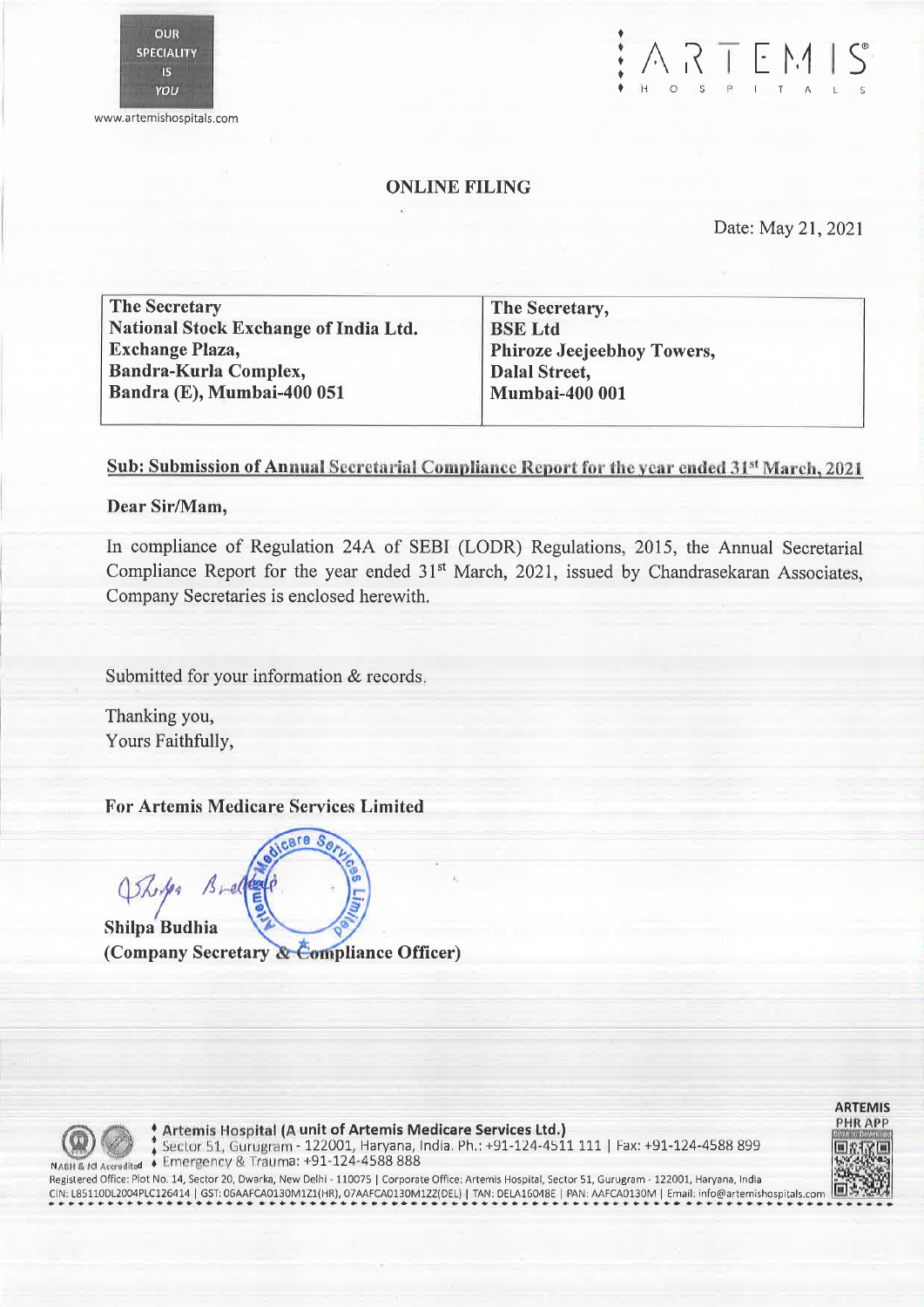

#### SECRETARIAL COMPLIANCE REPORT OF ARTEMIS MEDICARE SERVICES LIMITED FOR THE YEAR ENDED MARCH 31, 2021

To,

The Board of Directors **Artemis Medicare Services Limited** Plot No. 14, Sector 20, Dwarka, South West Delhi, Delhi 110075

We M/s. Chandrasekaran Associates, Company Secretaries have examined:

- All the documents and records made available to us and explanation provided by  $(a)$ Artemis Medicare Services Limited. ("the listed entity"),
- $(b)$ The filings/ submissions made by the listed entity to the stock exchanges.
- $(c)$ Website of the listed entity,
- $(d)$ Any other document/ filing, as may be relevant, which has been relied upon to make this certification.

for the year ended March 31, 2021 ("Review Period") in respect of compliance with the provisions of:

- the Securities and Exchange Board of India Act, 1992 ("SEBI Act") and the  $(a)$ Regulations, Circulars, Guidelines issued thereunder; and
- $(b)$ the Securities Contracts (Regulation) Act, 1956 ("SCRA"), Rules made thereunder and the Regulations, Circulars, Guidelines issued thereunder by the Securities and Exchange Board of India ("SEBI");

The Specific Regulations, whose provisions and the Circulars/ Guidelines issued thereunder, have been examined, include:-

- $(a)$ Securities and Exchange Board of India (Listing Obligations and Disclosure Requirements) Regulations, 2015 to the extent applicable;
- $(b)$ Securities and Exchange Board of India (Issue of Capital and Disclosure Requirements) Regulations, 2018 to the extent applicable;
- $(c)$ Securities and Exchange Board of India (Substantial Acquisition of Shares and Takeovers) Regulations, 2011 to the extent applicable;
- $(d)$ Securities and Exchange Board of India (Buyback of Securities) Regulations, 2018; Not Applicable during the year under review.
- $(e)$ Securities and Exchange Board of India (Share Based Employee Benefits) Regulations, 2014 to the extent applicable;
- $(f)$ Securities and Exchange Board of India (Issue and Listing of Debt Securities) Regulations, 2008; Not Applicable during the year under review;
- $(g)$ Securities and Exchange Board of India (Issue and Listing of Non-Convertible and Redeemable Preference Shares) Regulations, 2013; Not Applicable during the year under review; Digitally signed by TIWARI.<br>SHASHIKANT TIWARI

 $\text{SHASHIKANT} \quad \substack{\text{3003-105,008-1954:21} \\ \text{405'30'}}$ 

11-F. Pocket-IV. Mayor Viner Pheas-1, Demi-110 091.

Phone : 2271 0514, 2271 3796, E-med : info@caceindia.com, visit us at : www.cacsindia.com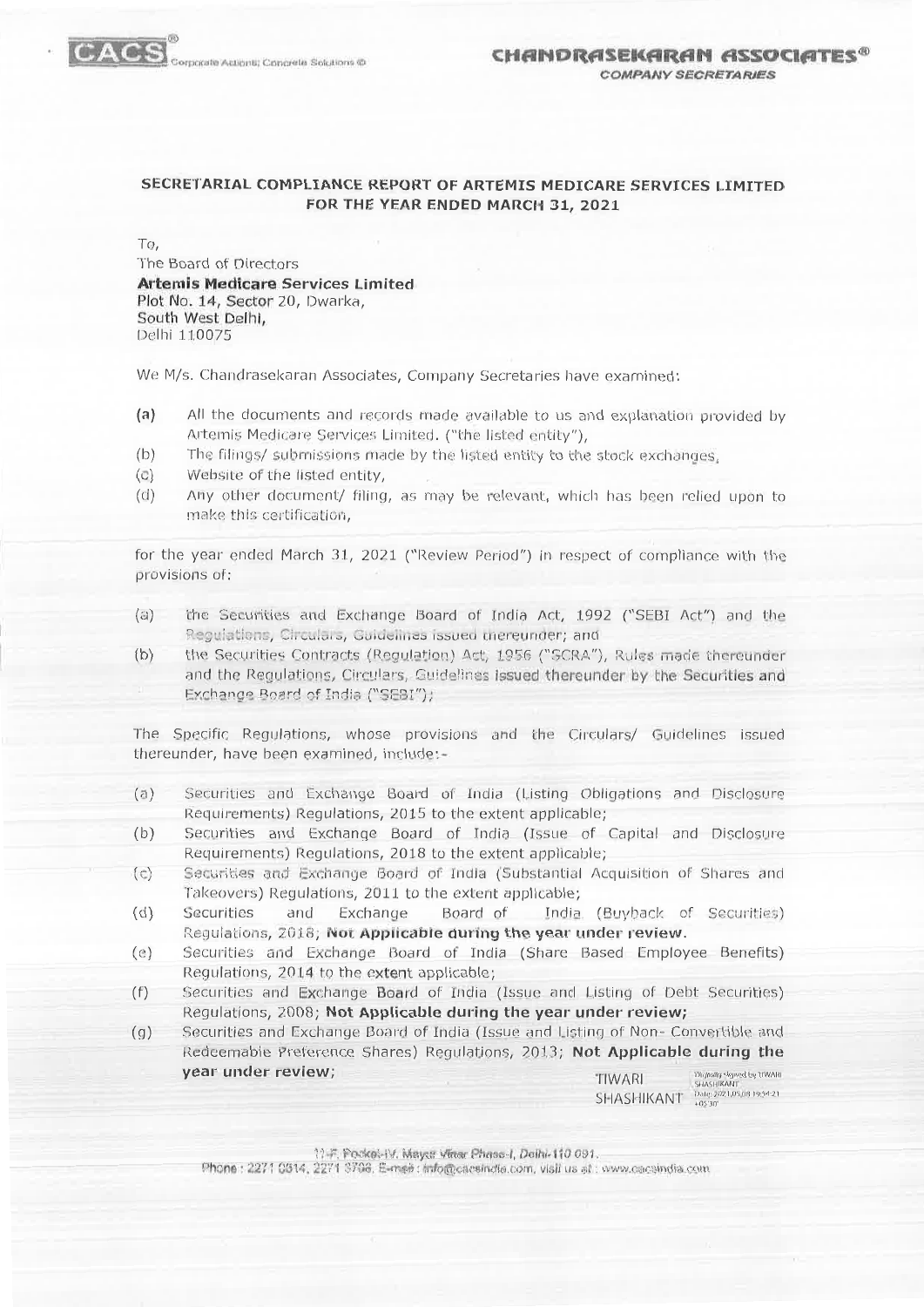- (h) Securities and Exchange Board of India (Prohibition of Insider Trading) Regulations, 2015 to the extent applicable;
- (i) The Depositories Act, 1996 and the Regulations and Bye-laws framed thereunder to the extent of Regulation 76 of Securities and Exchange Board of India (Depositories and Participants) Regulations, 201,8 to the extent applicable;
- (j) The Securities and Exchange Board of India (Registrars to an Issue and Share Transfer Agents) Regulations, 1993 regarding the Companies Act and dealing with client to the extent of securities issued;
- (k) Securities and Exchange Board of India (Investor Protection and Education Fund) Regulations, 2009 to the extent applicable.

and based on the above examination, We hereby report that, during the Review Period:

(a) The listed entity has complied with the provisions of the above Regulations and Circulars/ Guidelines issued thereunder, except in respect of matters specified below: --

| Sr. NoCompliance<br>Requirement<br>(Regulations/<br>circulars<br>guidelines including |                                                                                                                                                                                                                                                                                                                                                                                                                 | <b>Deviations</b>                                                                                                                                                                                                                                                                                                                                                                                                                   | <b>Observations/ Remarks</b><br>of<br>the<br>Practicing<br>Company<br>Secretary                                                                                                                                                                                                                                                                                                               |  |
|---------------------------------------------------------------------------------------|-----------------------------------------------------------------------------------------------------------------------------------------------------------------------------------------------------------------------------------------------------------------------------------------------------------------------------------------------------------------------------------------------------------------|-------------------------------------------------------------------------------------------------------------------------------------------------------------------------------------------------------------------------------------------------------------------------------------------------------------------------------------------------------------------------------------------------------------------------------------|-----------------------------------------------------------------------------------------------------------------------------------------------------------------------------------------------------------------------------------------------------------------------------------------------------------------------------------------------------------------------------------------------|--|
|                                                                                       | specific clause)                                                                                                                                                                                                                                                                                                                                                                                                |                                                                                                                                                                                                                                                                                                                                                                                                                                     |                                                                                                                                                                                                                                                                                                                                                                                               |  |
| $1.$                                                                                  | As per Regulation 17(1A) of<br>Securities and Exchange<br>Board of India<br>(Listing<br>Obligations and Disclosure<br>Requirements) Requiations,<br>2015, No listed entity shall<br>appoint a<br>person<br>or<br>continue the directorship of<br>person as a non-<br>any<br>executive director who has<br>attained the age of seventy<br>five years unless a special<br>resolution is passed to that<br>effect. | The<br>Company<br>has<br>the<br>approved<br>appointment<br>of<br>Mr.<br>Gautam Chaudhari as<br>Director<br>Independent<br>aged 78 years in its<br>Board Meeting held on<br>August 03, 2020 with<br>immediate effect<br>and<br>the<br>same<br>was<br>the<br>approved<br>by<br>shareholders<br>of<br>the<br>Company in its 16th<br>Annual<br>Genera!<br>of<br>the<br>Meeting<br>Company held<br>$_{\text{on}}$<br>September 23, 2020. | The<br>Company<br>has<br>the<br>approved<br>appointment<br>Mr.<br>of<br>Gautam Chaudhari<br>as<br><b>Director</b><br>Independent<br>aged 78 years in its<br>Board Meeting held on<br>August 03, 2020 with<br>immediate effect and the<br>same was approved by<br>the shareholders of the<br>Company in its<br>16th<br>Annual General Meeting<br>of the Company held on<br>September 23, 2020. |  |
| 2.                                                                                    | Any Change in Directors is<br>required to be intimated to<br>the Stock Exchanges within<br>24 hours as required under<br>Regulation 30 of SEBI<br>(Listing Obligations<br>and                                                                                                                                                                                                                                   | The cessation of Mr.<br>Sunil Tandon Director<br>Mr. Ugar<br>Sain<br>and<br>Anand, Director from<br>the Board of Directors<br>of the Company was                                                                                                                                                                                                                                                                                    | Delay intimation under<br>Regulation 30 of SEBI<br>(Listing Obligations and<br>Disclosure<br>Requirements)<br>Regulations, 2015.                                                                                                                                                                                                                                                              |  |

TIWARI Digitally signed by TIWARI SHASHIKANT Date: 2021.05.08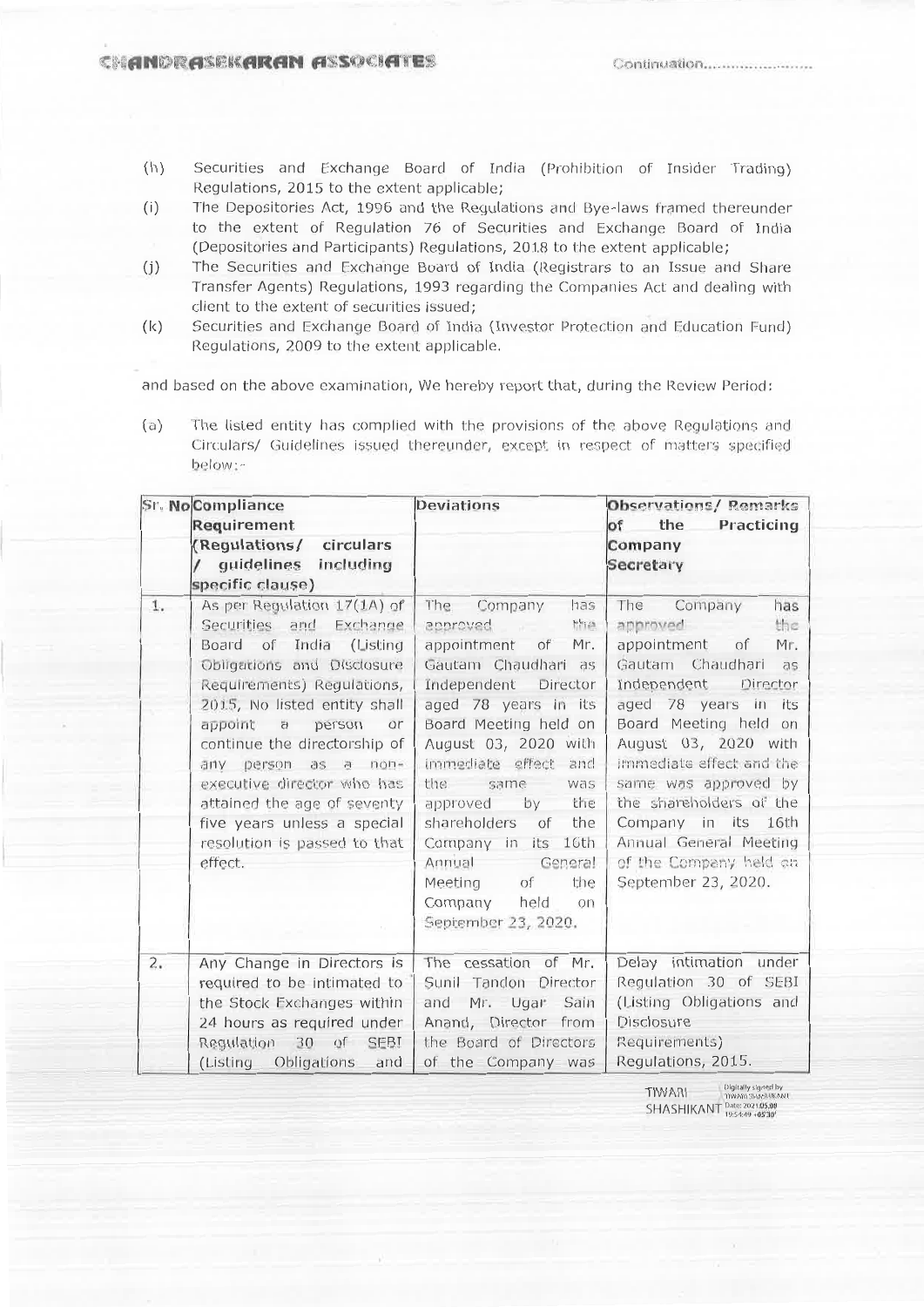|    | Disclosure Requirements)<br>Regulations, 2015.                                                                                                                                                                                                                                                                         | intimated delayed to<br>the Stock Exchanges.                                                                                                |                                                                           |
|----|------------------------------------------------------------------------------------------------------------------------------------------------------------------------------------------------------------------------------------------------------------------------------------------------------------------------|---------------------------------------------------------------------------------------------------------------------------------------------|---------------------------------------------------------------------------|
| 3. | As per Regulation 76 of<br>SEBI (Depositories and<br>Participants) Regulations,<br>2018, the reconciliation of<br>share capital audit report<br>shall be filed within 21 days<br>from the end of each<br>quarter to the Stock<br>Exchanges. The same was<br>extended upto May 31,<br>2020 due to COVID-19<br>pandemic. | The Company has filed<br>the<br>reconciliation of<br>share capital audit<br>report for quarter<br>ended March 31, 2020<br>on June 11, 2020. | Delay<br>filing<br>of<br>reconciliation of share<br>capital audit report. |

- (b) The listed entity has maintained proper records under the provisions of the above Regulations and circulars/ guidelines issued thereunder in so far as it appears from our examination of those records.
- (c) The following are the details of actions taken against the listed entity/ its promoters/ directors/ material subsidiaries either by SEBI or by Stock Exchanges (including under the Standard Operating Procedures issued by SEBI through the aforesald Acts/ Regulations and circulars/ guid issued thereunder:

| Sr. | Action   | Details of | Details of action Observations/                            |                               |
|-----|----------|------------|------------------------------------------------------------|-------------------------------|
| No. | taken by | violation  | taken E.g. fines, remarks of<br>warning letter, Practicing | the                           |
|     |          |            | debarment, etc.                                            | Company<br>Secretary, if any. |
|     |          |            | NIL                                                        |                               |

(d) The listed entity has taken the following actions to comply with the observations made in previous reports:

| Sr. | <b>Observations</b>                                                     | <b>Observations</b> made <b>Actions</b>                                                                        |     | Comments of the                                                                    |  |
|-----|-------------------------------------------------------------------------|----------------------------------------------------------------------------------------------------------------|-----|------------------------------------------------------------------------------------|--|
| No. | the<br>Practicing<br>Company<br>Secretary in<br>the previous<br>reports | in the secretarial taken by<br>compliance report the listed<br>for the year ended entity, if<br>March 31, 2020 | any | Practicing<br>Company<br>Secretary on the<br>actions taken by<br>the listed entity |  |
|     | <b>NIL</b>                                                              |                                                                                                                |     |                                                                                    |  |

Slyned by TiwAIRI<br>SHASHIKANT Date: 2021.05.08<br>SHASHIKANT 09:5513 +05'30'